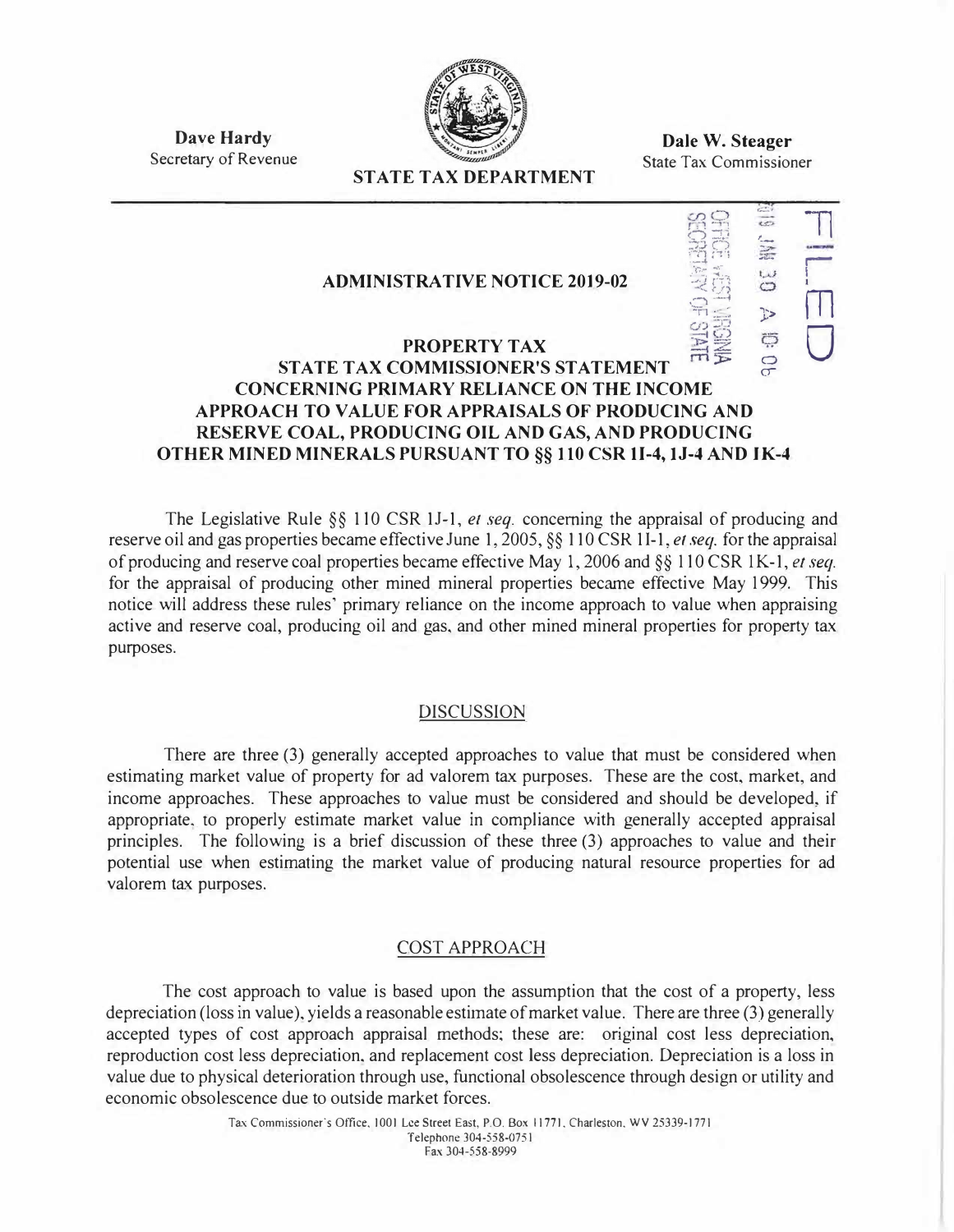#### **Administrative Notice 2019-02 Page2**

Original cost less depreciation is the cost of acquisition of a property less a loss in value due to physical deterioration, functional obsolescence and economic obsolescence. This approach is widely employed in the appraisal of "cost-based" regulated utilities, however it has a limited application when appraising producing natural resource properties, as many of these types of properties were acquired years ago at substantially less than current market value.

Reproduction cost less depreciation is the cost of reproducing an exact replica of a property less physical deterioration, functional obsolescence, and economic obsolescence. This approach is employed in appraising one-of-a-kind properties such as works of art or special purpose properties, an example of which is the State's Capitol Building. Coal, oil and gas, and other mined minerals are a nonrenewable natural resource and therefore cannot be reproduced. Because of their nonrenewable nature, producing natural resource properties do not lend themselves to development of a reproduction cost less depreciation appraisal.

Replacement cost less depreciation is the cost of replacing a property with one of like utility less physical deterioration and economic obsolescence. This approach is the most widely used of the three (3) cost approaches to value and is widely employed in the appraising of commercial and industrial personal property. Replacement cost has limited application, however, in the appraisal of nonrenewable natural resource properties, as the resource cannot. by its nature, be replaced.

### MARKET APPROACH

The market approach to value is based upon the assumption that the recent selling price of comparable properties if properly analyzed and adjusted, if appropriate, will yield a reasonable estimate of current market value. This valuation approach is widely employed in the valuation of residential real estate where a considerable number of properties transfer on a reasonably frequent basis. Natural resource properties sell infrequently and when they do sell they are quite often only a portion of the property acquisition thus diluting the purity of the market transaction. Therefore, the market approach to value has limited application because of the lack of a sufficient number of sales of natural resource properties to statistically support development of the approach for natural resource properties.

#### INCOME APPROACH

The income approach to value is based upon the assumption that a property is worth the future income, discounted to present worth, that it will generate for a perspective buyer. The income approach is widely used in the appraisal of various types of income producing properties and is appropriately used in several taxing jurisdictions to value producing natural resource properties, i.e. natural resource properties that produce an income stream. In addition, the income approach can be developed for non-producing properties through use of estimating the unit income value and apportioning the value to non-producing properties based upon their probable time of mining.